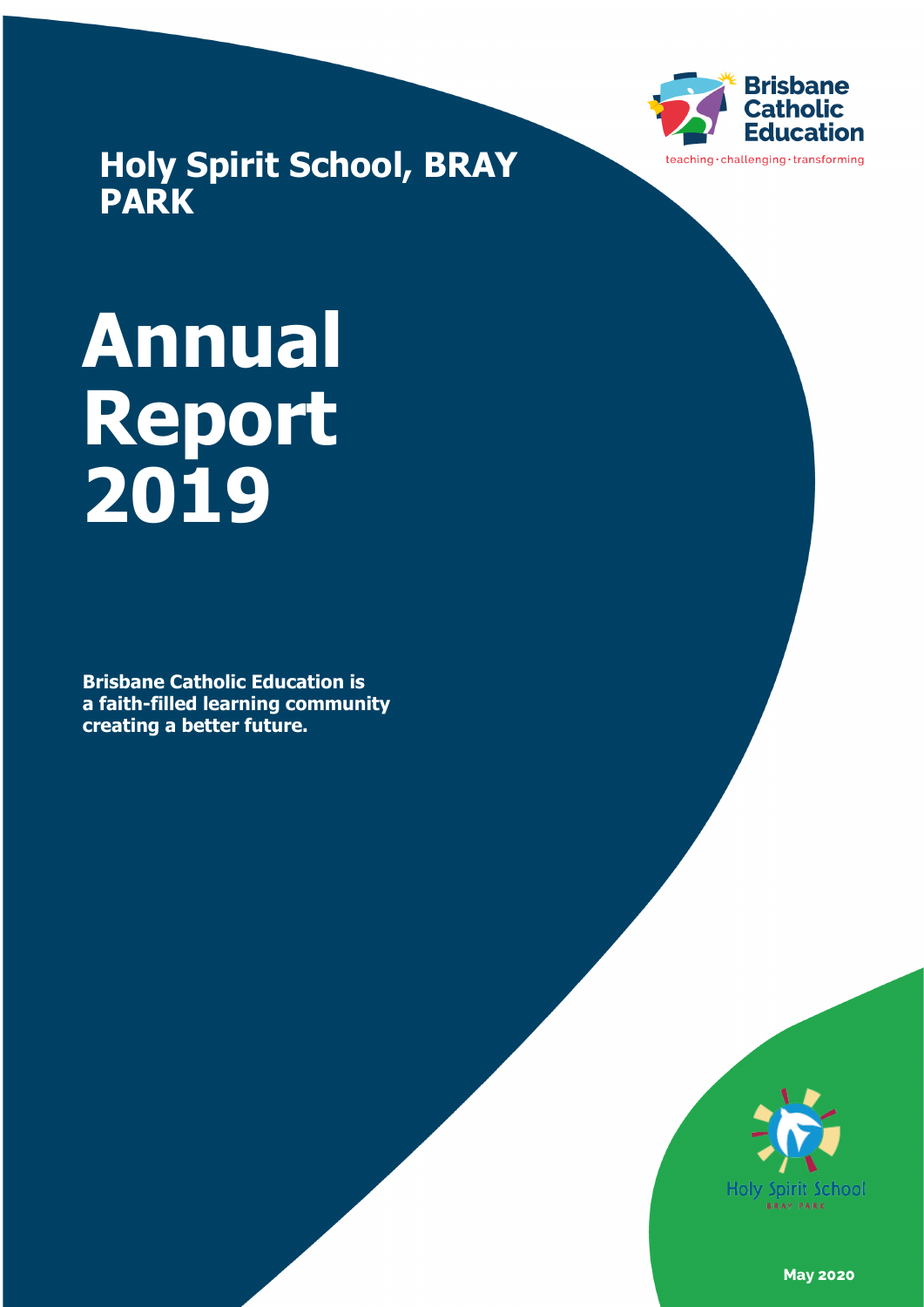# Contact information

| <b>School</b>         | Holy Spirit School                |  |
|-----------------------|-----------------------------------|--|
| <b>Postal address</b> | PO Box 176, STRATHPINE, QLD, 4500 |  |
| <b>Phone</b>          | $(07)$ 3205 3955                  |  |
| <b>Email</b>          | pbraypark@bne.catholic.edu.au     |  |
| School website        | www.holyspiritbraypark.qld.edu.au |  |
| <b>Contact Person</b> | Patrick Dempsey - Principal       |  |

# **Principal's foreword**

The 2019 Annual Report presents information for reporting requirements and informs the wider community of our school's operations and achievements through the year. The report includes information on the school's profile, curriculum delivery, social climate, school funding, workforce composition and student performance.

#### **School progress towards its goals in 2019**

It is with pleasure that I report on the 2019 school year at Holy Spirit Bray Park. This year has been a full and rewarding one with continuing success in a range of areas. Successes in 2019 included excellent results in our Year 3-6 Writing Analysis results, further stage of implementation of our Flexible Learning Spaces in all classrooms, and further planning and implementation of our building, maintenance and resources plan.

Holy Spirit has also continued to embed Catholic Perspectives across all learning areas.

| <b>Goal</b>                                                                                                                                                                                                                                                                                                             | <b>Progress</b> |
|-------------------------------------------------------------------------------------------------------------------------------------------------------------------------------------------------------------------------------------------------------------------------------------------------------------------------|-----------------|
| By the end of 2019, 75% of students in each year level from Years 3-6 will<br>achieve a 20 or above on at least one of their writing samples on the Writing<br>Analysis.                                                                                                                                                | Achieved        |
| By the end of 2019, all students in Prep -2 are making significant progress in<br>reading. Teachers are responding to identified student needs using expected<br>and effective practices.                                                                                                                               | Not Achieved    |
| By the end of 2019, Staff will develop a Spiritual Formation Plan that caters<br>for the formation of the individual as well as contributing to the Spiritual<br>growth of the collective community at Holy Spirit.                                                                                                     | Achieved        |
| By the end of 2019, Phase 3 of Whole School Building and Maintenance Plan<br>will be planned and implemented to support the Holy Spirit School Learning<br>Environment.                                                                                                                                                 | Achieved        |
| By the end of 2019, Holy Spirit Staff will have written the school Flexible<br>Learning Plan and begun implementation through the introduction of Flexible<br>Learning pedagogy and the purchasing of appropriate furniture.                                                                                            | Achieved        |
| By the end of 2019, we will have started to embed a contemporary Catholic<br>perspective in the learning area of the health based on Relationships and<br>Sexual Education so that teachers have an emerging understanding of how<br>the Catholic Perspective can be documented in planning and evident in<br>teaching. | Achieved        |
| Use the BI Tool to analyse attendance data to inform our school's attendance<br>goal. Students, families, carers and staff will work together to improve<br>attendance rates across the school.                                                                                                                         | Achieved        |

#### **Future outlook**

The explicit improvement agenda for 2020 will focus on gaining improvements through the following school goals.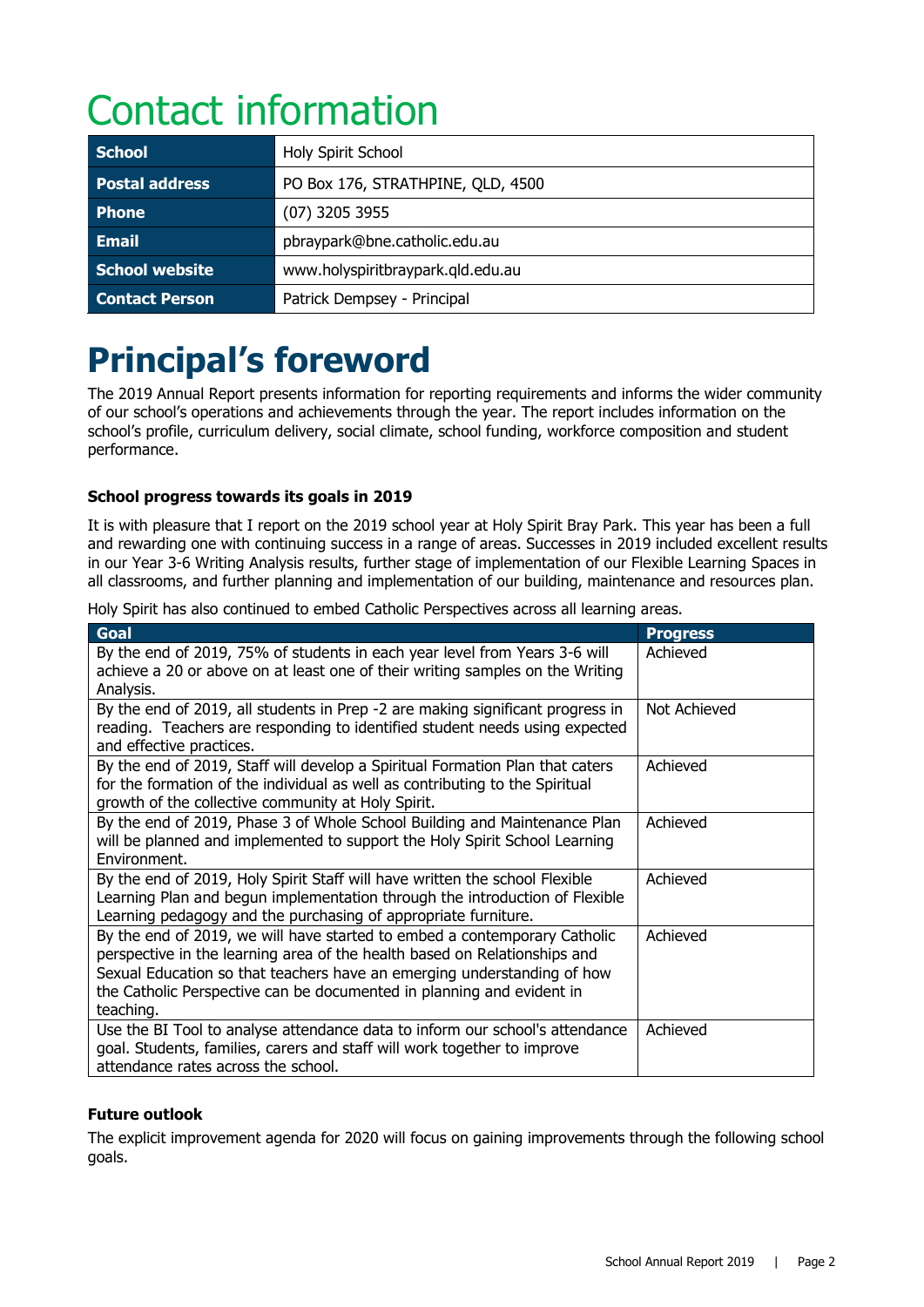#### **Strong Catholic identity**

1: By the end of 2020 the teaching staff will have embedded the Catholic perspective through the health curriculum so that Strong Catholic Identity will start to be incorporated in the planning, learning and teaching at Holy Spirit Primary

#### **Excellent learning and teaching**

1: By the end of 2020, teachers will have a greater understanding of the Science and Technology curriculum areas so that effective curriculum and pedagogical planning occurs in these areas. 2: By the end of 2020, Holy Spirit will meet the BCE student learning target in reading and writing.

#### **Building a sustainable future**

1: By 2020, fully implement the school Teacher Performance and Development Program to support teacher practice through reflective practices, goal setting and professional learning. 2: Develop a School Master Plan for Facilities and Resources for Holy Spirit 2020-2025

### **Our school at a glance**

#### **School profile**

Holy Spirit School is a Catholic school administered through Catholic Education Archdiocese of Brisbane.

**Coeducational or single sex:** Coeducational

Year levels offered in 2019: Primary

#### **Student enrolments for this school:**

|      | Total | <b>Girls</b> | <b>Boys</b> | <b>Aboriginal and</b><br><b>Torres Strait</b><br><b>Islander</b><br>students |
|------|-------|--------------|-------------|------------------------------------------------------------------------------|
| 2019 | 575   | 305          | 270         |                                                                              |

Student counts are based on the Census (August) enrolment collection.

#### **Characteristics of the student body**

The students are drawn from a catchment area which includes Lawnton, Bray Park, Strathpine, Warner and surrounding suburbs. The school currently has enrolled around 50 students with disabilities and programs are provided to support these students in a classroom setting. There are also over 100 students who are identified as English as Second Language students and approximately 20 students of Aboriginal or Torres Strait Islander heritage. The students are very committed to their learning and participate enthusiastically in all aspects of the curriculum.

#### **Curriculum delivery**

#### **Approach to curriculum delivery**

At Holy Spirit, the students are the centre of all learning and teaching. The school provides an extensive and comprehensive curriculum that is developed to meet the individual needs of students. Holy Spirit recognises students as powerful and active learners. The curriculum encourages students to be critical, creative and reflective thinkers. It aims to develop in students a deeper understanding of themselves, others and the world so that they can be active, effective and successful contributors. In an ever-changing world, we believe students need to become independent learners. Our school curriculum endeavours to equip students with the skills and strategies that enable them to learn how to learn, so they may cope successfully with our changing world. Holy Spirit has specialist teachers in HPE, Music, Arts and Italian. Holy Spirit School has a fully networked IT educational devices in all classrooms, which includes laptops, iPads used by our students, multi-media projectors in all classrooms.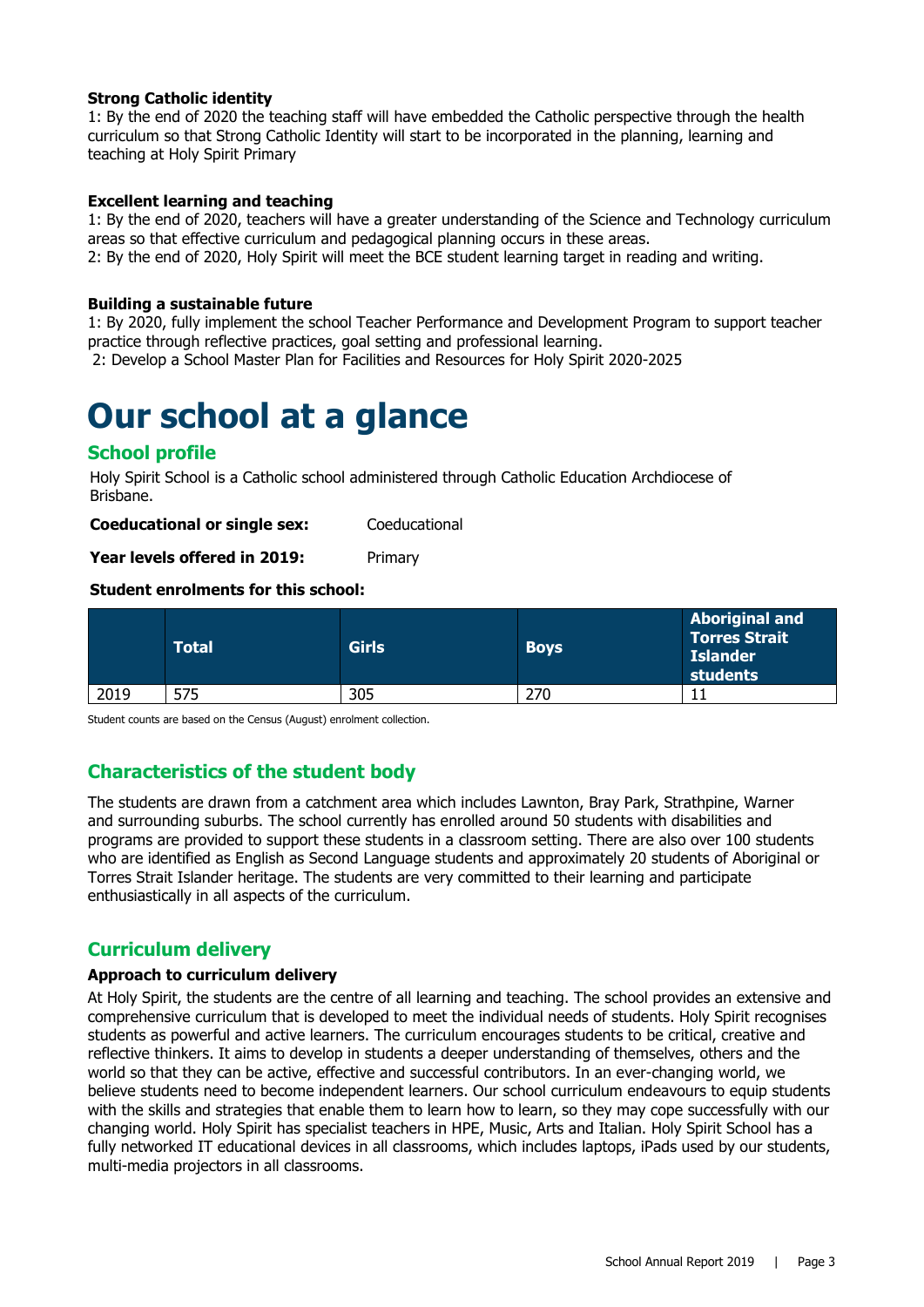#### **Co-curricular activities**

At Holy Spirit there are many extra-curricular activities which support student learning, student enjoyment and student engagement. In Sport there are significant opportunities to experience a variety of sports and to represent the school in a number of school competitions. A variety of sports are available through the school sports program and a number are provided by external organisations. Children have the opportunity of developing skills, representing their school or completing at higher levels. Opportunities are also available in the area of the Arts and Choir being available to the children.

#### **How information and communication technologies are used to assist learning**

An approved Holy Spirit School DLT Plan with annual goals is communicated, tracked and implemented.

- DLT is appropriately used in all year levels in accordance with the Australian Curriculum and is regularly audited for compliance.
- Auditing, Maintenance, Asset Replacement and Budgeting Plans are developed and implemented for all related assets.
- A standardised classroom set-up is defined and implemented across the school.
- There is a common set of systems and processes used across the school to support teaching and learning.
- Working to develop a Professional Learning Plan for all staff.
- Supporting the Professional Learning Plan through online courses, staff-led and BCE supported Professional Learning.
- The infrastructure is scaled to meet the learning needs of students.

#### **Social climate**

#### **Overview**

Holy Spirit Catholic Primary School is situated in Bray Park, just north of Brisbane. Our school is currently undergoing a refurbishment of buildings and facilities. The current enrolment is about and growing. We believe education is not just about academic learning, it is also about building good relationships and nurturing the faith of our students. This is reflected in our school motto which is 'Heart, Mind and Spirit'. Holy Spirit School teaches a religious education program based on the Catholic Tradition. Emphasis is on academic development as well as faith formation. Parent involvement is welcomed and encouraged. Parents can be involved on the Parents and Friends Association, the School Board and various other committees.

#### **BCE Listens Survey - Parent satisfaction**

| Performance measure                           |       |
|-----------------------------------------------|-------|
| Percentage of parents/carers who agree# that: | 2018  |
| The school is well managed                    | 86.4% |

#### **BCE Listens Survey - Student satisfaction**

| <b>Performance measure</b>                                                                 |       |
|--------------------------------------------------------------------------------------------|-------|
| Percentage of students who agree# that:                                                    | 2018  |
| At my school, I can express my beliefs                                                     | 84.9% |
| My school encourages all students to participate in spiritual and religious activities and | 93.9% |
| projects outside of the classroom                                                          |       |
| Religious Education at my school is interesting and engaging                               | 83.8% |
| I see school staff practising the values and beliefs of my school                          | 89.1% |
| My school looks for ways to improve                                                        | 95.1% |
| Students at my school are encouraged to voice their concerns or complaints                 | 88.1% |
| Teachers treat students fairly at my school                                                | 94.7% |
| Teachers recognise my efforts at school                                                    | 95.1% |
| I feel safe at school                                                                      | 91.6% |
| My school helps me to respect the needs of others                                          | 97.0% |
| I am happy to be at my school                                                              | 89.1% |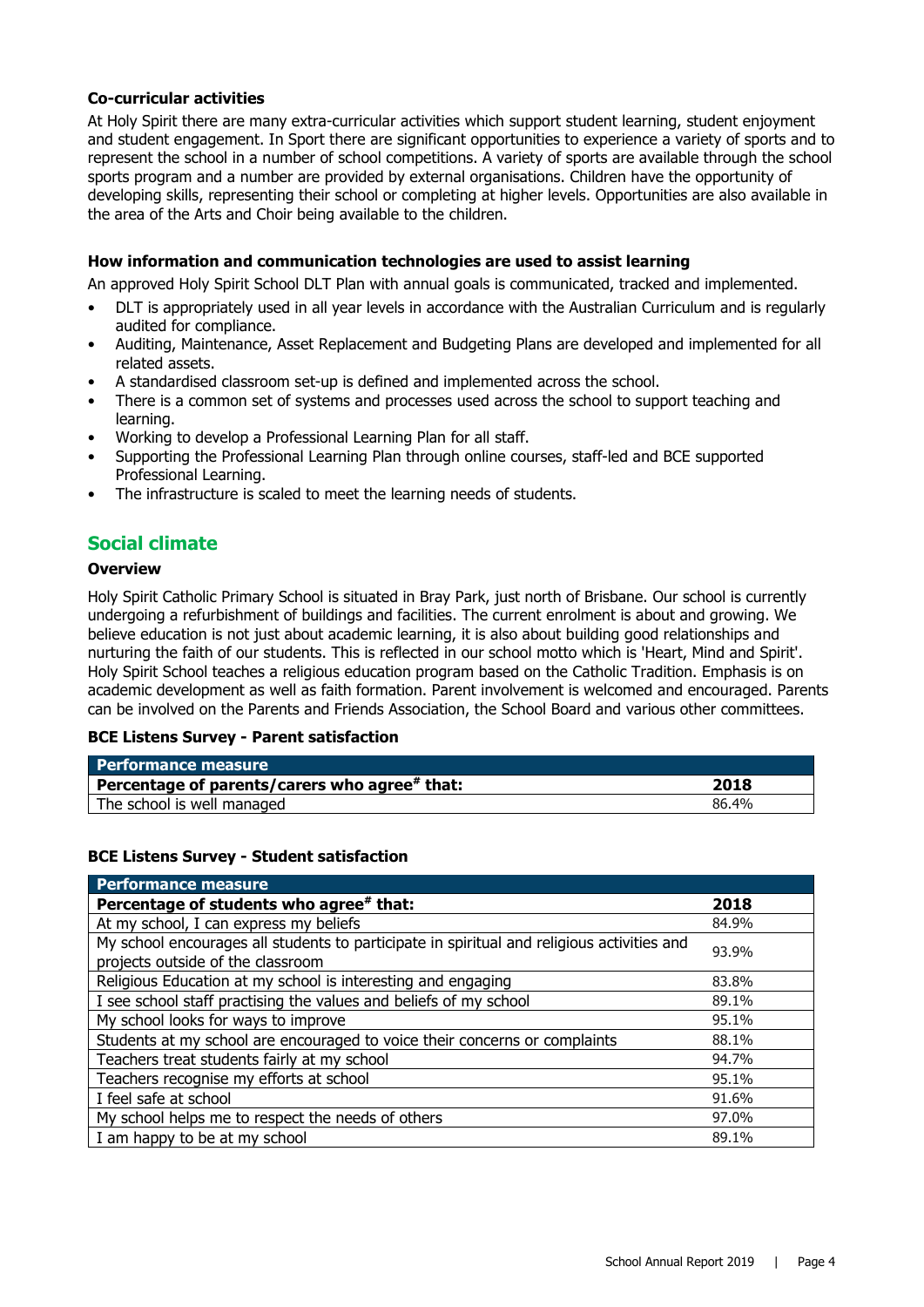#### **BCE Listens Survey - Staff satisfaction**

| <b>Performance measure</b>                                                                                                      |        |
|---------------------------------------------------------------------------------------------------------------------------------|--------|
| Percentage of staff who agree# that:                                                                                            | 2018   |
| This school helps me to develop my relationship with God                                                                        | 91.1%  |
| My school encourages all students to participate in spiritual and religious activities and<br>projects outside of the classroom | 100.0% |
| Religious Education at this school is comprehensive and engaging                                                                | 89.1%  |
| I see school staff practising the values and beliefs of this school                                                             | 93.5%  |
| This school is well managed                                                                                                     | 100.0% |
| My concerns are taken seriously by the school                                                                                   | 100.0% |
| This school is a safe place to work                                                                                             | 100.0% |
| This school has an inclusive culture                                                                                            | 100.0% |
| This school has a culture of striving for excellence                                                                            | 100.0% |
| All my students know I have high expectations of them                                                                           | 100.0% |
| I am proud to be a member of this school                                                                                        | 100.0% |
| Overall, I am happy with my decision to work at this school                                                                     | 100.0% |

# 'Agree' represents the percentage of respondents who Somewhat Agree, Agree or Strongly Agree with the statement. DW = Data withheld to ensure confidentiality.

#### **Family and community engagement**

Holy Spirit takes seriously the right and responsibility of parents to be involved in and contribute to the educational experiences of their children. The relationship between parents and school works best when characterised by mutual respect and acknowledgement of the value that each brings to the partnership. When responsibility for children's learning is shared by the school, home and community, children have more opportunities for meaningful, engaged learning. "Students learn more and succeed at higher levels when home, school and community work together and play collaborative, complementary and supportive roles to support learning and development." (Epstein & Sheldon 2006, Emerson et al., 2012).

At Holy Spirit, we believe parental engagement is most effective when it is focused on developing positive attitudes towards learning and education for children, building their motivation and self-confidence as learners and fostering their enjoyment of learning. The partnership between family and school encourages positive parent-teacher relationships, open communication, engagement in the school community and supporting the child's learning and well-being.

#### **Environmental footprint**

#### **Reducing the school's environmental footprint**

This is the first year of reporting on the school's electricity usage. Responsible energy usage supports the school's efforts towards a living response to Pope Francis' Encyclical Laudato Si' Care for our Common Home.

| <b>Environmental footprint indicators</b> |                           |  |
|-------------------------------------------|---------------------------|--|
| Years                                     | <b>Electricity</b><br>kWh |  |
| 2019                                      | 137423                    |  |

#### **School funding**

#### **School income broken down by funding source**

School income, reported by financial year accounting cycle using standardized national methodologies and broken down by funding source is available via the [My School](http://www.myschool.edu.au/) website.

#### **How to access our income details**

- 1. Click on the My School link [http://www.myschool.edu.au/.](http://www.myschool.edu.au/)
- 2. Enter the school name or suburb of the school you wish to search.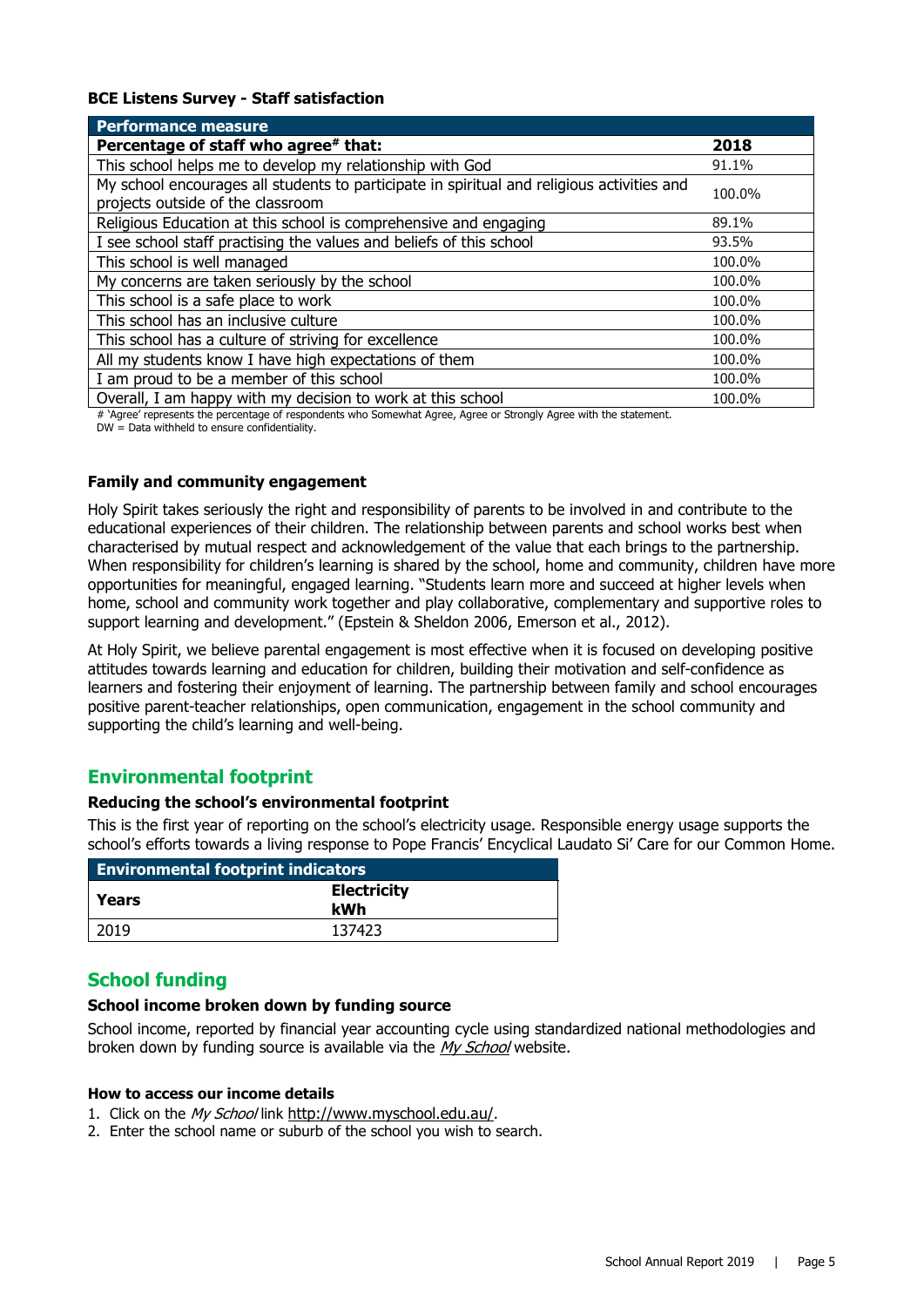| Find a school                   |              |                    |              | <b>Search website</b> |              |
|---------------------------------|--------------|--------------------|--------------|-----------------------|--------------|
| Search by school name or suburb |              |                    |              |                       | Go           |
| <b>School sector</b>            | $\checkmark$ | <b>School type</b> | $\checkmark$ | <b>State</b>          | $\checkmark$ |

3. Click on 'View School Profile' of the appropriate school to access the school's profile.

| <b>View School Profile</b> |
|----------------------------|
|----------------------------|

4. Click on 'Finances' and select the appropriate year to view the school financial information.

| School profile | NAPLAN | Attendance | Finances | VET in schools | Senior secondary | Schools map |
|----------------|--------|------------|----------|----------------|------------------|-------------|
|                |        |            |          |                |                  |             |

Note: If you are unable to access the internet, please contact the school for a hard copy of the school's financial information.

# **Our staff profile**

#### **Workforce composition**

| <b>Description</b>    | <b>Teaching Staff</b> | Non-Teaching Staff |
|-----------------------|-----------------------|--------------------|
| Headcount             | 48                    | 29                 |
| Full-time Equivalents | 38.4                  | 18.4               |

#### **Qualifications of all teachers\***

| <b>Highest level of qualification</b> | Number of classroom teachers and school<br>leaders at the school |
|---------------------------------------|------------------------------------------------------------------|
| Doctorate                             |                                                                  |
| Masters                               | Q                                                                |
| Graduate diploma etc.**               | 12                                                               |
| Bachelor degree                       | 27                                                               |
| Diploma                               |                                                                  |
| Certificate                           |                                                                  |

\*Teaching staff includes School Leaders

\*\*Graduate diploma etc. includes graduate diploma, bachelor honours degree, and graduate certificate.

#### **Professional development**

#### **Expenditure on and teacher participation in professional development**

The total funds expended on teacher professional development in 2019 were \$162,000.

The major professional development initiatives are as follows:

- Staff Well Being
- NAPLAN online
- Health and Safety
- External Review Future Directions School Goals
- NCCD Moderation
- Flexible Learning
- BCE Code of Conduct
- Student Protection Training
- Behaviour Management
- Spirituality
- Professional Culture and Teacher Performance and Practice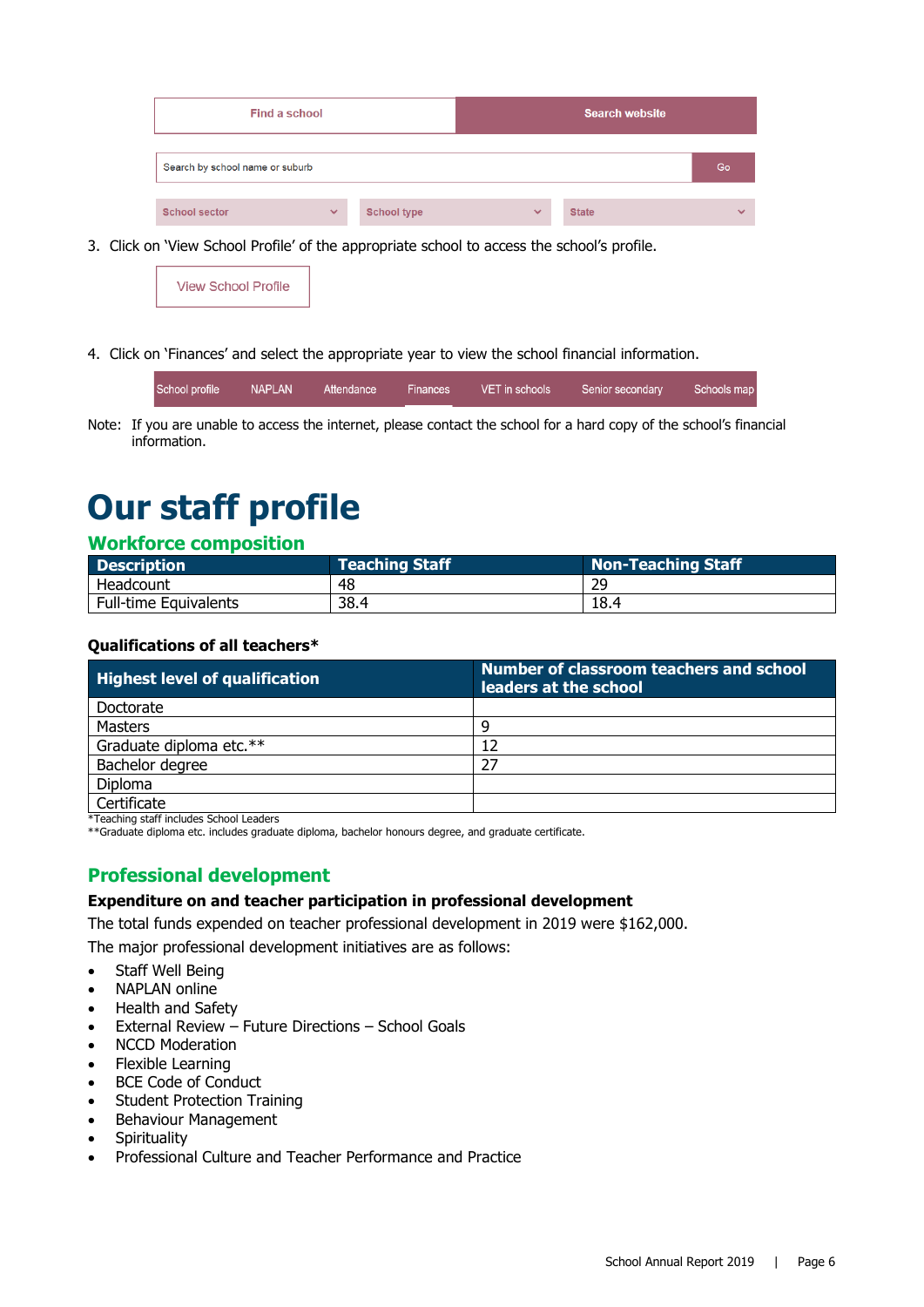- Read/Write Program
- Privacy Compliance
- **RE Curriculum**

The proportion of the teaching staff involved in professional development activities during 2019 was 100%.

#### **Staff attendance and retention**

#### **Average staff attendance**

| <b>Description</b>                                                    |  |
|-----------------------------------------------------------------------|--|
| Staff attendance for permanent and temporary staff and school leaders |  |

#### **Proportion of staff retained from the previous school year.**

From the end of the previous school year, 96% of staff was retained by the school for the entire 2019.

# **Performance of our students**

#### **Student attendance**

| <b>Description</b>                                                                |       |
|-----------------------------------------------------------------------------------|-------|
| The overall attendance rate* for the students at this school                      | 91.5% |
| Attendance rate for Aboriginal and Torres Strait Islander students at this school | 88.8% |

| Average attendance rate per year level |          |                                |       |
|----------------------------------------|----------|--------------------------------|-------|
| Prep attendance rate                   |          | 91.2%   Year 4 attendance rate | 92.0% |
| Year 1 attendance rate                 | $92.5\%$ | l Year 5 attendance rate       | 92.9% |
| Year 2 attendance rate                 | $90.4\%$ | Year 6 attendance rate         | 89.5% |
| Year 3 attendance rate                 | 92.1%    |                                |       |

\*The student attendance rate is generated by dividing the total of full-days and part-days that students attended, and comparing this to the total of all possible days for students to attend, expressed as a percentage.

The overall student attendance rate in 2019 for all Brisbane Catholic Education schools across years Prep-6 was 91.9%.

#### **Description of how non-attendance is managed by the school**

Our school has a responsibility to record student attendance and respond to instances of irregular attendance. Staff use the eMinerva system to record student attendance and absences. It is important for our school to investigate the patterns and underlying causes of non-attendance so that appropriate strategies addressing the specific type of absenteeism can be implemented. Our school, and by virtue of their employment, our teachers, are legally required to monitor and record attendance of students in their care on a daily basis, whether absent or present in class, on excursion or at a school-based activity. Procedures for ensuring compulsory schooling at Holy Sprit

- A notification will be sent to the student's legal guardian by approximately 9.30 am each day. The class teacher will follow up any unexplained absences by contacting the student's legal guardian
- Late Arrivals and Early Departures: An SMS message will be sent to a student's legal guardian advising of students who have arrived late or left early
- School leadership will provide attendance marking training to teaching staff annually.
- School leadership will ensure all staff receive a written copy of the Attendance Policy and Procedures document and will review this document annually.
- A copy of the Attendance Policy and Procedures document will be included in Relief staff folders.
- Unexplained absences and irregular attendances are to be followed up with legal guardians by a member of the School Leadership Team by telephone or letter